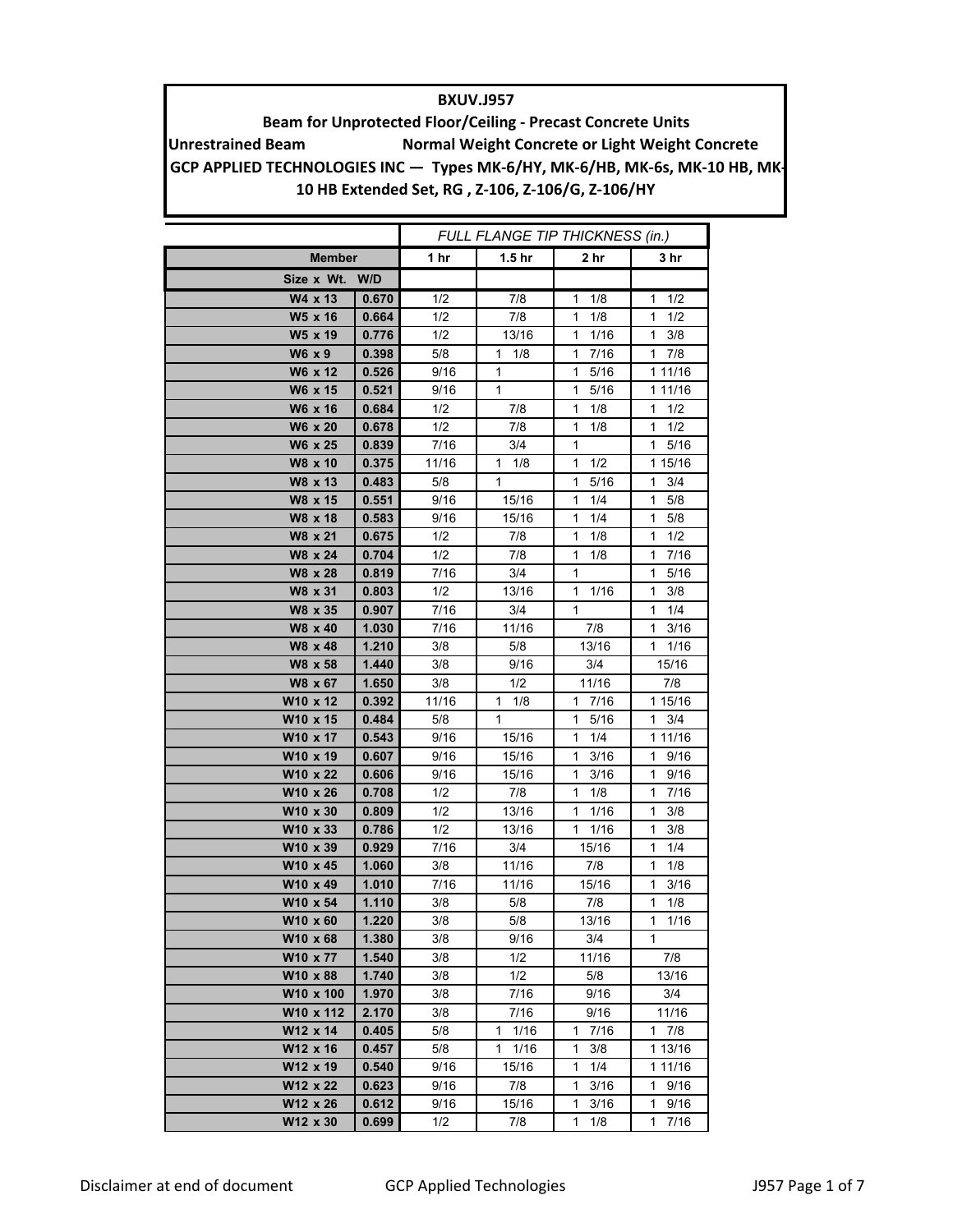|                      |                | FULL FLANGE TIP THICKNESS (in.) |                   |                      |                      |
|----------------------|----------------|---------------------------------|-------------------|----------------------|----------------------|
| <b>Member</b>        |                | 1 $hr$                          | 1.5 <sub>hr</sub> | 2 hr                 | 3 hr                 |
| Size x Wt. W/D       |                |                                 |                   |                      |                      |
| W12 x 35             | 0.810          | 1/2                             | 13/16             | 1/16<br>1            | 3/8<br>1             |
| W12 x 40             | 0.860          | 7/16                            | 3/4               | 1                    | $\mathbf{1}$<br>5/16 |
| W12 x 45             | 0.974          | 7/16                            | 11/16             | 15/16                | 3/16<br>1            |
| W12 x 50             | 1.060          | 3/8                             | 11/16             | 7/8                  | 1/8<br>1             |
| W12 x 53             | 1.020          | 7/16                            | 11/16             | 15/16                | 1<br>3/16            |
| W12 x 58             | 1.100          | 3/8                             | 11/16             | 7/8                  | 1<br>1/8             |
| W12 x 65             | 1.110          | $3/8$                           | 5/8               | 7/8                  | 1<br>1/8             |
| W12 x 72             | 1.230          | 3/8                             | 5/8               | 13/16                | 1<br>1/16            |
| W12 x 79             | 1.340          | 3/8                             | 9/16              | 3/4                  | 1                    |
| W12 x 87             | 1.470          | 3/8                             | 9/16              | 11/16                | 15/16                |
| W12 x 96             | 1.610          | 3/8                             | 1/2               | 11/16                | 7/8                  |
| W12 x 106            | 1.770          | 3/8                             | 1/2               | 5/8                  | 13/16                |
| W12 x 120            | 1.990          | 3/8                             | 7/16              | 9/16                 | 3/4                  |
| W12 x 136            | 2.230          | 3/8                             | 7/16              | 9/16                 | 11/16                |
| W12 x 152            | 2.450          | 3/8                             | 3/8               | 1/2                  | 5/8                  |
| W12 x 170            | 2.720          | 3/8                             | 3/8               | 7/16                 | 9/16                 |
| W12 x 190            | 3.000          | 3/8                             | 3/8               | 7/16                 | 9/16                 |
| W12 x 210            | 3.270          | 3/8                             | 3/8               | 3/8                  | 1/2                  |
| W12 x 230            | 3.550          | 3/8                             | 3/8               | 3/8                  | 1/2                  |
| W12 x 252            | 3.840          | 3/8                             | 3/8               | 3/8                  | 7/16                 |
| W12 x 279            | 4.190          | 3/8                             | 3/8               | 3/8                  | 7/16                 |
| W12 x 305            | 4.490          | 3/8                             | 3/8               | 3/8                  | 3/8                  |
| W12 x 336            | 4.850          | 3/8                             | 3/8               | 3/8                  | 3/8                  |
| W14 x 22             | 0.534          | 9/16                            | $\mathbf{1}$      | $\mathbf{1}$<br>5/16 | 1 11/16              |
| W14 x 26             | 0.628          | 9/16                            | 7/8               | 3/16<br>1            | 9/16<br>1            |
| W14 x 30             | 0.644          | 1/2                             | 7/8               | 3/16<br>1            | 1/2<br>1             |
| W14 x 34             | 0.725          | 1/2                             | 13/16             | 1<br>1/8             | 7/16<br>1            |
| W14 x 38             | 0.809          | 1/2                             | 13/16             | 1<br>1/16            | 3/8<br>1             |
| W14 x 43             | 0.874          | 7/16                            | 3/4               | 1                    | 5/16<br>1.           |
| W14 x 48             | 0.970          | 7/16                            | 11/16             | 15/16                | 1<br>3/16            |
| W14 x 53<br>W14 x 61 | 1.060<br>1.100 | 3/8<br>3/8                      | 11/16<br>11/16    | 7/8<br>7/8           | 1<br>1/8<br>1<br>1/8 |
| W14 x 68             | 1.220          | 3/8                             | 5/8               | 13/16                | 1<br>1/16            |
| W14 x 74             | 1.320          | 3/8                             | 9/16              | 3/4                  | 1                    |
| W14 x 82             |                | 3/8                             | 9/16              | 3/4                  |                      |
| W14 x 90             | 1.450<br>1.310 | 3/8                             | 9/16              | 3/4                  | 15/16<br>1           |
| W14 x 99             | 1.430          | 3/8                             | 9/16              | 3/4                  | 15/16                |
| W14 x 109            | 1.570          | 3/8                             | 1/2               | 11/16                | 7/8                  |
| W14 x 120            | 1.710          | 3/8                             | 1/2               | 5/8                  | 13/16                |
| W14 x 132            | 1.890          | 3/8                             | 7/16              | 5/8                  | 3/4                  |
| W14 x 145            | 1.990          | 3/8                             | 7/16              | 9/16                 | 3/4                  |
| W14 x 159            | 2.160          | 3/8                             | 7/16              | 9/16                 | 11/16                |
| W14 x 176            | 2.380          | 3/8                             | 3/8               | 1/2                  | 5/8                  |
| W14 x 193            | 2.600          | 3/8                             | 3/8               | 1/2                  | 5/8                  |
| W14 x 211            | 2.810          | 3/8                             | 3/8               | 7/16                 | 9/16                 |
| W14 x 233            | 3.080          | 3/8                             | 3/8               | 7/16                 | 9/16                 |
| W14 x 257            | 3.360          | 3/8                             | 3/8               | 3/8                  | 1/2                  |
| W14 x 283            | 3.660          | 3/8                             | 3/8               | 3/8                  | 7/16                 |
| W14 x 311            | 3.980          | 3/8                             | 3/8               | 3/8                  | 7/16                 |
| W14 x 342            | 4.320          | 3/8                             | 3/8               | 3/8                  | 7/16                 |
| W14 x 370            | 4.630          | 3/8                             | 3/8               | 3/8                  | 3/8                  |
| W14 x 398            | 4.930          | 3/8                             | 3/8               | 3/8                  | 3/8                  |
| W14 x 426            | 5.210          | 3/8                             | 3/8               | 3/8                  | 3/8                  |
| W14 x 455            | 5.530          | 3/8                             | 3/8               | 3/8                  | 3/8                  |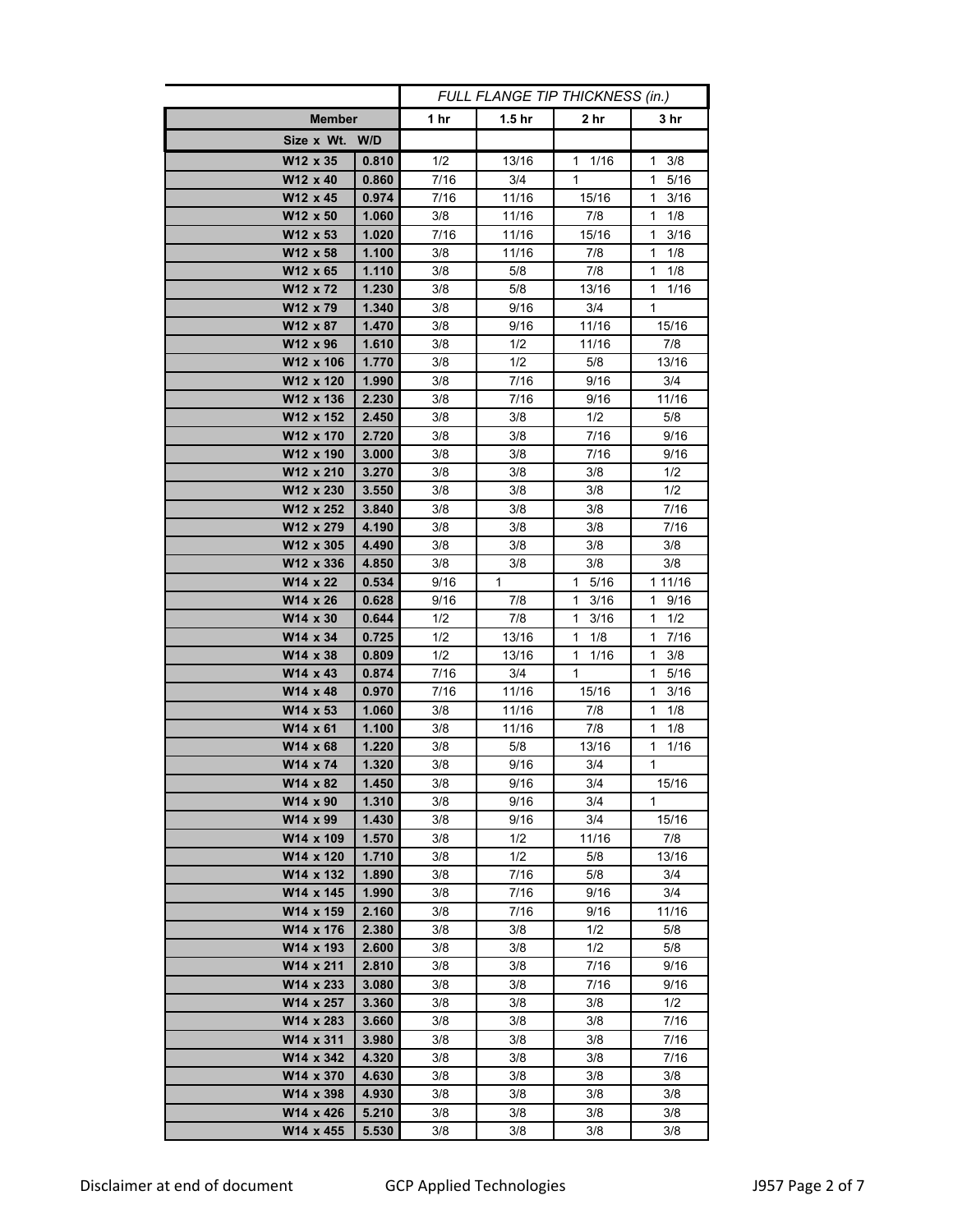|                       |                | FULL FLANGE TIP THICKNESS (in.) |                   |                      |                        |
|-----------------------|----------------|---------------------------------|-------------------|----------------------|------------------------|
| <b>Member</b>         |                | 1 hr                            | 1.5 <sub>hr</sub> | 2 hr                 | 3 hr                   |
| Size x Wt. W/D        |                |                                 |                   |                      |                        |
| W14 x 500             | 5.950          | 3/8                             | 3/8               | 3/8                  | 3/8                    |
| W14 x 550             | 6.430          | 3/8                             | 3/8               | 3/8                  | 3/8                    |
| W14 x 605             | 6.960          | 3/8                             | 3/8               | 3/8                  | 3/8                    |
| W14 x 665             | 7.490          | 3/8                             | 3/8               | 3/8                  | 3/8                    |
| W14 x 730             | 8.080          | 3/8                             | 3/8               | 3/8                  | 3/8                    |
| W16 x 26              | 0.558          | 9/16                            | 15/16             | 1/4<br>1             | 1 5/8                  |
| W16 x 31              | 0.661          | 1/2                             | 7/8               | 3/16<br>1            | 1/2<br>1               |
| W16 x 36              | 0.702          | 1/2                             | 7/8               | 1<br>1/8             | 1<br>7/16              |
| W16 x 40              | 0.780          | 1/2                             | 13/16             | 1<br>1/16            | 3/8<br>1               |
| W16 x 45              | 0.870          | 7/16                            | 3/4               | 1                    | 1<br>5/16              |
| W16 x 50              | 0.962          | 7/16                            | 11/16             | 15/16                | 1/4<br>1               |
| W16 x 57              | 1.090          | 3/8                             | 11/16             | 7/8                  | 1<br>1/8               |
| W16 x 67              | 1.090          | 3/8                             | 11/16             | 7/8                  | 1/8<br>1               |
| W16 x 77              | 1.250          | 3/8                             | 5/8               | 13/16                | 1<br>1/16              |
| W16 x 89              | 1.430          | 3/8                             | 9/16              | 3/4                  | 15/16                  |
| W16 x 100             | 1.590          | 3/8                             | 1/2               | 11/16                | 7/8                    |
| W18 x 35              | 0.672          | 1/2                             | 7/8               | $\mathbf{1}$<br>1/8  | $\mathbf{1}$<br>1/2    |
| W18 x 40              | 0.768          | 1/2                             | 13/16             | 1/16<br>$\mathbf{1}$ | 3/8<br>$\mathbf{1}$    |
| W18 x 46              | 0.876          | 7/16                            | 3/4               | 1                    | 5/16<br>1              |
| W18 x 50              | 0.880          | 7/16                            | 3/4               | $\mathbf{1}$         | $5/16$<br>$\mathbf{1}$ |
| W18 x 55              | 0.963          | 7/16                            | 11/16             | 15/16                | $\mathbf{1}$<br>1/4    |
| W18 x 60              | 1.040          | 7/16                            | 11/16             | 7/8                  | 3/16<br>1              |
| W18 x 65              | 1.130          | 3/8                             | 5/8               | 7/8                  | 1/8<br>1               |
| W18 x 71              | 1.220          | 3/8                             | 5/8               | 13/16                | 1/16<br>1              |
| W18 x 76<br>W18 x 86  | 1.130<br>1.270 | 3/8<br>3/8                      | 5/8<br>5/8        | 7/8<br>13/16         | 1/8<br>1<br>1          |
| W18 x 97              | 1.420          | 3/8                             | 9/16              | 3/4                  | 15/16                  |
| W18 x 106             | 1.550          | 3/8                             | 1/2               | 11/16                | 7/8                    |
| W18 x 119             | 1.720          | 3/8                             | 1/2               | 5/8                  | 13/16                  |
| W21 x 44              | 0.746          | 1/2                             | 13/16             | $1 \t1/16$           | $1 \t7/16$             |
| W21 x 50              | 0.838          | 7/16                            | 3/4               | 1                    | 1<br>5/16              |
| W21 x 57              | 0.952          | 7/16                            | 11/16             | 15/16                | 1/4<br>1               |
| W21 x 62              | 0.952          | 7/16                            | 11/16             | 15/16                | 1/4<br>1               |
| W21 x 68              | 1.040          | 7/16                            | 11/16             | 7/8                  | 1<br>3/16              |
| W21 x 73              | 1.110          | 3/8                             | 5/8               | $\frac{1}{8}$        | 1<br>1/8               |
| W21 x 83              | 1.260          | 3/8                             | 5/8               | 13/16                | 1<br>1/16              |
| W21 x 93              | 1.400          | 3/8                             | 9/16              | 3/4                  | 15/16                  |
| W21 x 101             | 1.300          | 3/8                             | 9/16              | 3/4                  | 1                      |
| W21 x 111             | 1.430          | 3/8                             | 9/16              | 3/4                  | 15/16                  |
| W21 x 122             | 1.570          | 3/8                             | 1/2               | 11/16                | 7/8                    |
| W21 x 132             | 1.680          | 3/8                             | 1/2               | 5/8                  | 7/8                    |
| W21 x 147             | 1.870          | 3/8                             | 7/16              | 5/8                  | 13/16                  |
| W24 x 55              | 0.828          | 7/16                            | 3/4               | $\mathbf{1}$         | 1 5/16                 |
| W24 x 62              | 0.934          | 7/16                            | 3/4               | 15/16                | 1<br>1/4               |
| W24 x 68              | 0.942          | 7/16                            | 3/4               | 15/16                | $\mathbf{1}$<br>1/4    |
| W24 x 76              | 1.050          | 7/16                            | 11/16             | 7/8                  | $\mathbf{1}$<br>3/16   |
| W24 x 84              | 1.150          | 3/8                             | 5/8               | 13/16                | 1<br>1/8<br>1          |
| W24 x 94<br>W24 x 104 | 1.280<br>1.240 | 3/8<br>3/8                      | 5/8<br>5/8        | 13/16<br>13/16       | 1/16<br>1              |
| W24 x 117             | 1.380          | 3/8                             | 9/16              | 3/4                  | 1                      |
| W24 x 131             | 1.540          | 3/8                             | 1/2               | 11/16                | 7/8                    |
| W24 x 146             | 1.700          | 3/8                             | 1/2               | 5/8                  | 13/16                  |
| W24 x 162             | 1.880          | 3/8                             | 7/16              | 5/8                  | 13/16                  |
| W27 x 84              | 1.030          | 7/16                            | 11/16             | 7/8                  | 1 3/16                 |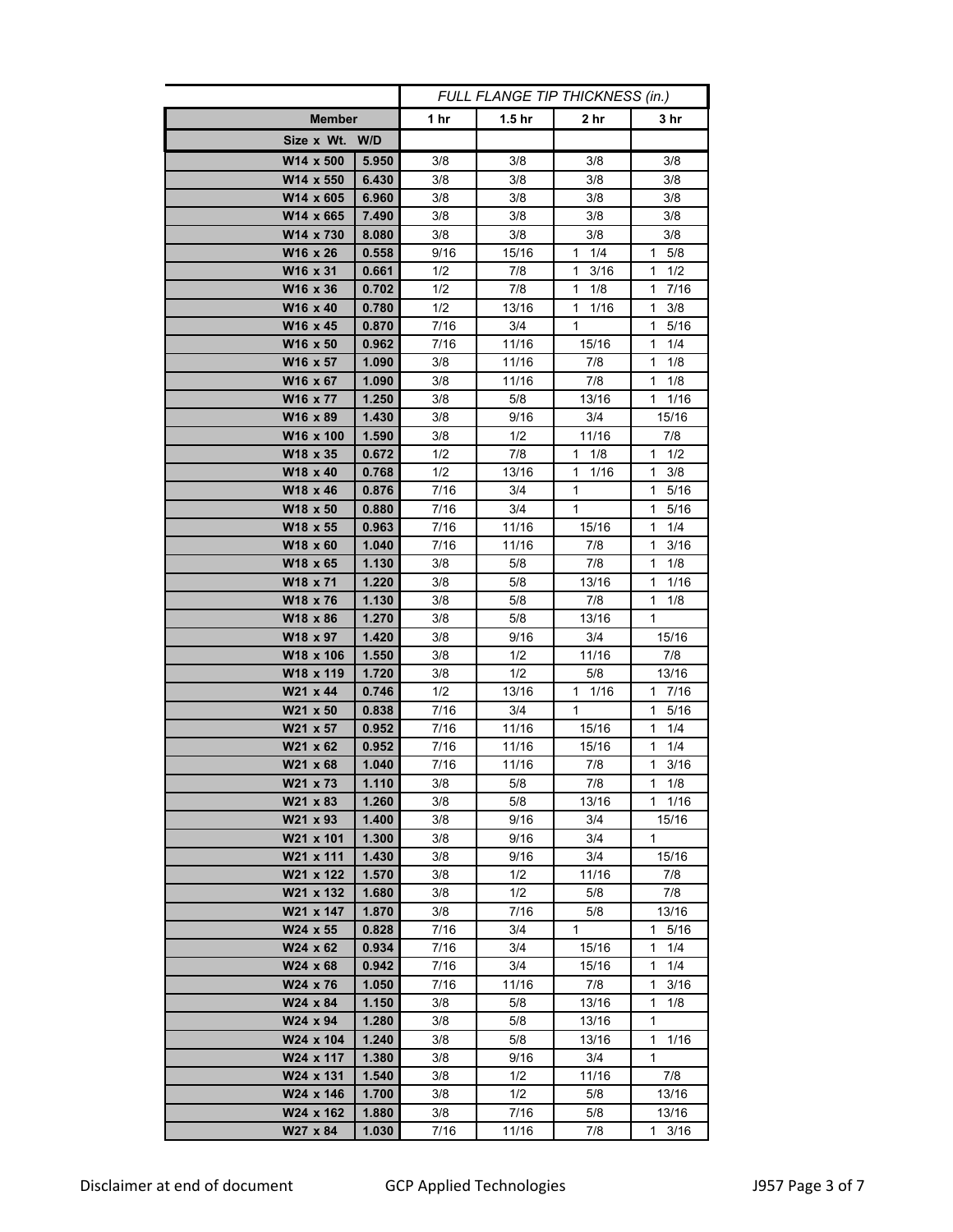|                |       | FULL FLANGE TIP THICKNESS (in.) |           |                      |                     |
|----------------|-------|---------------------------------|-----------|----------------------|---------------------|
| <b>Member</b>  |       | 1 $hr$                          | 1.5 hr    | 2 hr                 | 3 hr                |
| Size x Wt. W/D |       |                                 |           |                      |                     |
| W27 x 94       | 1.150 | 3/8                             | 5/8       | 13/16                | 1/8<br>1.           |
| W27 x 102      | 1.240 | 3/8                             | 5/8       | 13/16                | 1<br>1/16           |
| W27 x 114      | 1.390 | 3/8                             | 9/16      | 3/4                  | 15/16               |
| W27 x 129      | 1.560 | 3/8                             | 1/2       | 11/16                | 7/8                 |
| W27 x 146      | 1.550 | 3/8                             | 1/2       | 11/16                | 7/8                 |
| W27 x 161      | 1.700 | 3/8                             | 1/2       | 5/8                  | 13/16               |
| W27 x 178      | 1.870 | $3/8$                           | 7/16      | 5/8                  | 13/16               |
| W30 x 90       | 1.020 | 7/16                            | 11/16     | 15/16                | 1<br>3/16           |
| W30 x 99       | 1.120 | 3/8                             | 5/8       | 7/8                  | 1<br>1/8            |
| W30 x 108      | 1.210 | 3/8                             | 5/8       | 13/16                | 1<br>1/16           |
| W30 x 116      | 1.300 | 3/8                             | 9/16      | 3/4                  | 1                   |
| W30 x 124      | 1.390 | 3/8                             | 9/16      | 3/4                  | 15/16               |
|                |       |                                 |           |                      |                     |
| W30 x 132      | 1.470 | 3/8                             | 9/16      | 11/16                | 15/16               |
| W30 x 173      | 1.660 | 3/8                             | 1/2       | 11/16                | 7/8                 |
| W30 x 191      | 1.850 | 3/8                             | 7/16      | 5/8                  | 13/16               |
| W30 x 211      | 2.010 | 3/8                             | 7/16      | 9/16                 | 3/4                 |
| W33 x 118      | 1.210 | 3/8                             | 5/8       | 13/16                | 1 1/16              |
| W33 x 130      | 1.320 | 3/8                             | 9/16      | 3/4                  | $\mathbf{1}$        |
| W33 x 141      | 1.430 | 3/8                             | 9/16      | 3/4                  | 15/16               |
| W33 x 152      | 1.530 | 3/8                             | 1/2       | 11/16                | 7/8                 |
| W33 x 169      | 1.700 | 3/8                             | 1/2       | 5/8                  | 13/16               |
| W33 x 201      | 1.790 | 3/8                             | 1/2       | 5/8                  | 13/16               |
| W33 x 221      | 1.970 | 3/8                             | 7/16      | 9/16                 | 3/4                 |
| W33 x 241      | 2.130 | 3/8                             | 7/16      | 9/16                 | 11/16               |
| W36 x 135      | 1.290 | 3/8                             | 5/8       | 13/16                | 1                   |
| W36 x 150      | 1.430 | 3/8                             | 9/16      | 3/4                  | 15/16               |
| W36 x 160      | 1.510 | 3/8                             | 9/16      | 11/16                | 15/16               |
| W36 x 170      | 1.600 | 3/8                             | 1/2       | 11/16                | 7/8                 |
| W36 x 182      | 1.720 | 3/8                             | 1/2       | 5/8                  | 13/16               |
| W36 x 194      | 1.810 | 3/8                             | 1/2       | 5/8                  | 13/16               |
| W36 x 210      | 1.960 | 3/8                             | 7/16      | 9/16                 | 3/4                 |
| W36 x 230      | 1.950 | $3/8$                           | 7/16      | 9/16                 | 3/4                 |
| W36 x 245      | 2.080 | 3/8                             | 7/16      | 9/16                 | 3/4                 |
| W36 x 256      | 2.370 | 3/8                             | 3/8       | 1/2                  | 11/16               |
| W36 x 260      | 2.180 | 3/8                             | 7/16      | 9/16                 | 11/16               |
| W36 x 280      | 2.350 | 3/8                             | 3/8       | 1/2                  | 11/16               |
| W36 x 300      | 2.500 | 3/8                             | 3/8       | 1/2                  | 5/8                 |
| <b>Other</b>   | 0.370 | 11/16                           | 1/8<br>1  | 1/2<br>1             | 1 15/16             |
| <b>Other</b>   | 0.380 | 11/16                           | 1/8<br>1  | 1/2<br>1             | 1 15/16             |
| <b>Other</b>   | 0.390 | 11/16                           | 1<br>1/8  | 1<br>7/16            | 1 15/16             |
| <b>Other</b>   | 0.400 | 5/8                             | 1<br>1/8  | 7/16<br>1            | 1<br>7/8            |
| Other          | 0.410 | 5/8                             | 1<br>1/16 | 1<br>7/16            | 1<br>7/8            |
| Other          | 0.420 | 5/8                             | 1<br>1/16 | 1<br>7/16            | $1 \t7/8$           |
| Other          | 0.430 | 5/8                             | 1<br>1/16 | 1<br>7/16            | 1 13/16             |
| <b>Other</b>   | 0.440 | 5/8                             | 1<br>1/16 | 1<br>3/8             | 1 13/16             |
| Other          | 0.450 | 5/8                             | 1<br>1/16 | 1<br>3/8             | 1 13/16             |
| Other          | 0.460 | 5/8                             | 1<br>1/16 | 3/8<br>1             | 1 13/16             |
| <b>Other</b>   | 0.470 | 5/8                             | 1         | 3/8<br>1             | 1<br>3/4            |
| <b>Other</b>   | 0.480 | 5/8                             | 1         | 3/8<br>1             | $1 \t3/4$           |
| <b>Other</b>   | 0.490 | 5/8                             | 1         | 5/16<br>1            | 3/4<br>$\mathbf{1}$ |
| <b>Other</b>   | 0.500 | 5/8                             | 1         | 5/16<br>1            | 3/4<br>1            |
| <b>Other</b>   | 0.510 | 9/16                            | 1         | 5/16<br>1            | 1 11/16             |
| <b>Other</b>   | 0.520 | 9/16                            | 1         | 5/16<br>1            | 1 11/16             |
| <b>Other</b>   | 0.530 | 9/16                            | 1         | 5/16<br>$\mathbf{1}$ | 1 11/16             |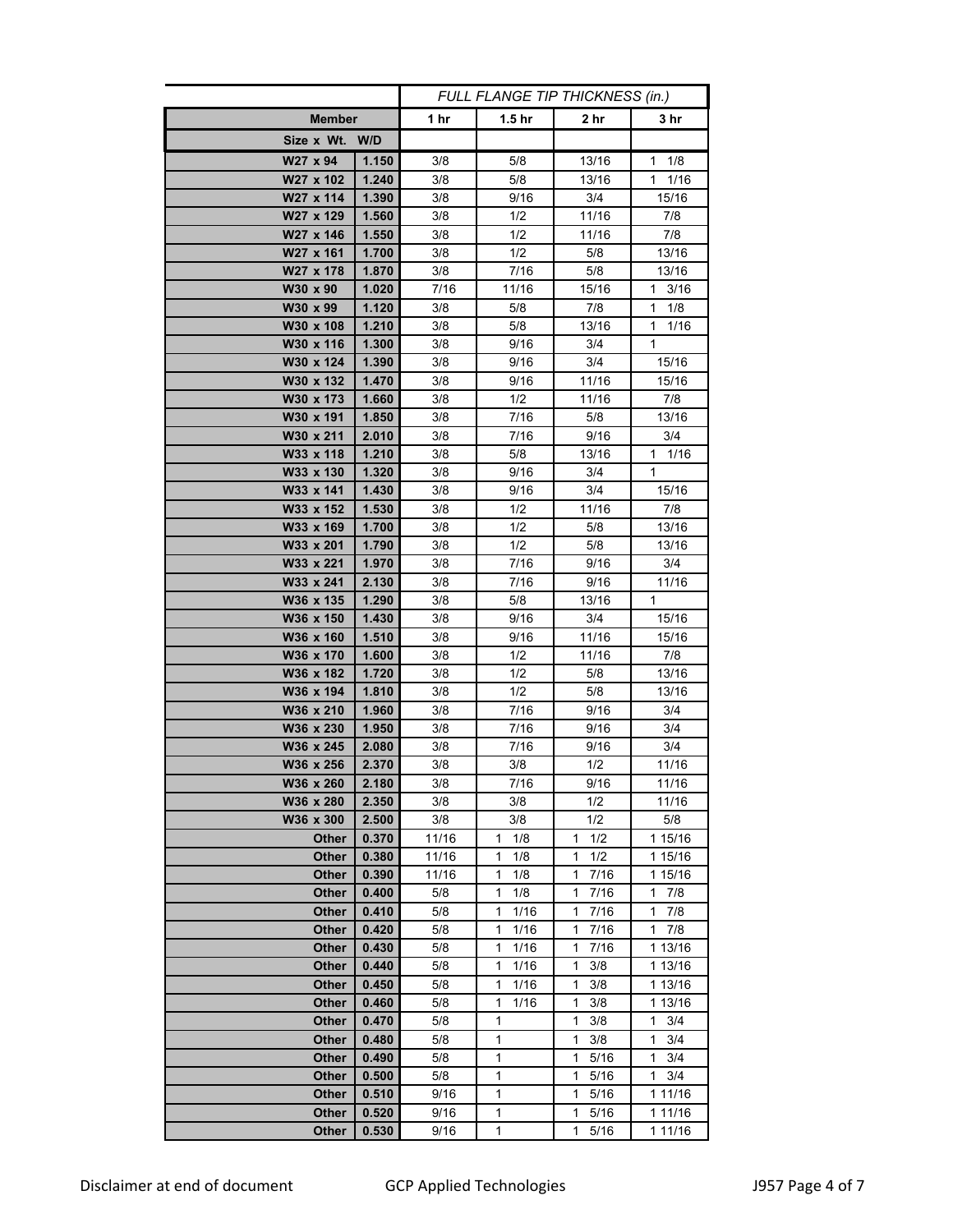|                       |                | FULL FLANGE TIP THICKNESS (in.) |                   |           |                        |
|-----------------------|----------------|---------------------------------|-------------------|-----------|------------------------|
| <b>Member</b>         |                | 1 hr                            | 1.5 <sub>hr</sub> | 2 hr      | 3 hr                   |
| Size x Wt. W/D        |                |                                 |                   |           |                        |
| Other                 | 0.540          | 9/16                            | 15/16             | 1/4<br>1  | 1 11/16                |
| Other                 | 0.550          | 9/16                            | 15/16             | 1/4<br>1  | $\mathbf{1}$<br>5/8    |
| Other                 | 0.560          | 9/16                            | 15/16             | 1<br>1/4  | 5/8<br>1.              |
| <b>Other</b>          | 0.570          | 9/16                            | 15/16             | 1<br>1/4  | 5/8<br>1.              |
| Other                 | 0.580          | 9/16                            | 15/16             | 1<br>1/4  | 1<br>5/8               |
| Other                 | 0.590          | 9/16                            | 15/16             | 1<br>1/4  | 5/8<br>1               |
| Other                 | 0.600          | 9/16                            | 15/16             | 1<br>3/16 | 9/16<br>1              |
| Other                 | 0.610          | 9/16                            | 15/16             | 3/16<br>1 | 1<br>9/16              |
| Other                 | 0.620          | 9/16                            | 7/8               | 3/16<br>1 | 1<br>9/16              |
| Other                 | 0.630          | 9/16                            | 7/8               | 3/16<br>1 | 9/16<br>1              |
| Other                 | 0.640          | 9/16                            | 7/8               | 3/16<br>1 | 9/16<br>1              |
| <b>Other</b>          | 0.650          | 1/2                             | 7/8               | 3/16<br>1 | $\overline{1}/2$<br>1  |
| Other                 | 0.660          | 1/2                             | 7/8               | 1<br>3/16 | 1/2<br>1               |
| Other                 | 0.670          | 1/2                             | 7/8               | 1<br>1/8  | 1<br>1/2               |
| Other                 | 0.680          | 1/2                             | 7/8               | 1<br>1/8  | 1<br>1/2               |
| Other                 | 0.690          | 1/2                             | 7/8               | 1<br>1/8  | 1<br>1/2               |
| <b>Other</b>          | 0.700          | 1/2                             | 7/8               | 1<br>1/8  | 1<br>7/16              |
| <b>Other</b>          | 0.710          | 1/2                             | 13/16             | 1<br>1/8  | $\mathbf{1}$<br>7/16   |
| <b>Other</b>          | 0.720          | 1/2                             | 13/16             | 1<br>1/8  | $7/16$<br>1            |
| Other                 | 0.730          | 1/2                             | 13/16             | 1<br>1/8  | $\mathbf{1}$<br>7/16   |
| Other                 | 0.740          | 1/2                             | 13/16             | 1<br>1/16 | 7/16<br>$\mathbf{1}$   |
| Other                 | 0.750          | 1/2                             | 13/16             | 1/16<br>1 | 7/16<br>1              |
| Other                 | 0.760          | 1/2                             | 13/16             | 1/16<br>1 | 3/8<br>1               |
| Other                 | 0.770          | 1/2                             | 13/16             | 1/16<br>1 | 3/8<br>1               |
| Other                 | 0.780          | 1/2                             | 13/16             | 1/16<br>1 | 3/8<br>1               |
| Other                 | 0.790          | 1/2                             | 13/16             | 1/16<br>1 | 3/8<br>1               |
| Other                 | 0.800          | 1/2                             | 13/16             | 1<br>1/16 | 3/8<br>1               |
| Other                 | 0.810          | 1/2                             | 13/16             | 1<br>1/16 | 3/8<br>1               |
| <b>Other</b>          | 0.820          | 7/16                            | 3/4               | 1         | 5/16<br>1.             |
| <b>Other</b>          | 0.830          | 7/16                            | 3/4               | 1         | $\mathbf{1}$<br>5/16   |
| <b>Other</b><br>Other | 0.840<br>0.850 | 7/16<br>7/16                    | 3/4<br>3/4        | 1<br>1    | 1<br>5/16<br>5/16<br>1 |
| Other                 | 0.860          | 7/16                            | 3/4               | 1         | 1<br>5/16              |
| Other                 | 0.870          | 7/16                            | 3/4               | 1         | $\mathbf{1}$<br>5/16   |
| Other                 | 0.880          | /116                            | 3/4               | 1         | 1<br>5/16              |
| Other                 | 0.890          | 7/16                            | 3/4               | 1         | 1<br>1/4               |
| <b>Other</b>          | 0.900          | 7/16                            | 3/4               | 1         | 1/4<br>1               |
| Other                 | 0.910          | 7/16                            | 3/4               | 1         | 1/4<br>1               |
| <b>Other</b>          | 0.920          | 7/16                            | 3/4               | 15/16     | 1/4<br>1               |
| <b>Other</b>          | 0.930          | 7/16                            | 3/4               | 15/16     | 1/4<br>1               |
| <b>Other</b>          | 0.940          | 7/16                            | 3/4               | 15/16     | 1<br>1/4               |
| Other                 | 0.950          | 7/16                            | 11/16             | 15/16     | 1<br>1/4               |
| Other                 | 0.960          | 7/16                            | 11/16             | 15/16     | 1<br>1/4               |
| <b>Other</b>          | 0.970          | 7/16                            | 11/16             | 15/16     | 3/16<br>1              |
| <b>Other</b>          | 0.980          | 7/16                            | 11/16             | 15/16     | 1<br>3/16              |
| <b>Other</b>          | 0.990          | 7/16                            | 11/16             | 15/16     | $\mathbf{1}$<br>3/16   |
| <b>Other</b>          | 1.000          | 7/16                            | 11/16             | 15/16     | 3/16<br>1              |
| <b>Other</b>          | 1.010          | 7/16                            | 11/16             | 15/16     | 1<br>3/16              |
| <b>Other</b>          | 1.020          | 7/16                            | 11/16             | 15/16     | 1<br>3/16              |
| Other                 | 1.030          | 7/16                            | 11/16             | 7/8       | 3/16<br>1              |
| <b>Other</b>          | 1.040          | 7/16                            | 11/16             | 7/8       | 1<br>3/16              |
| <b>Other</b>          | 1.050          | 7/16                            | 11/16             | 7/8       | 3/16<br>1              |
| <b>Other</b>          | 1.060          | 3/8                             | 11/16             | 7/8       | 1/8<br>1               |
| <b>Other</b>          | 1.070          | 3/8                             | 11/16             | 7/8       | 1<br>1/8               |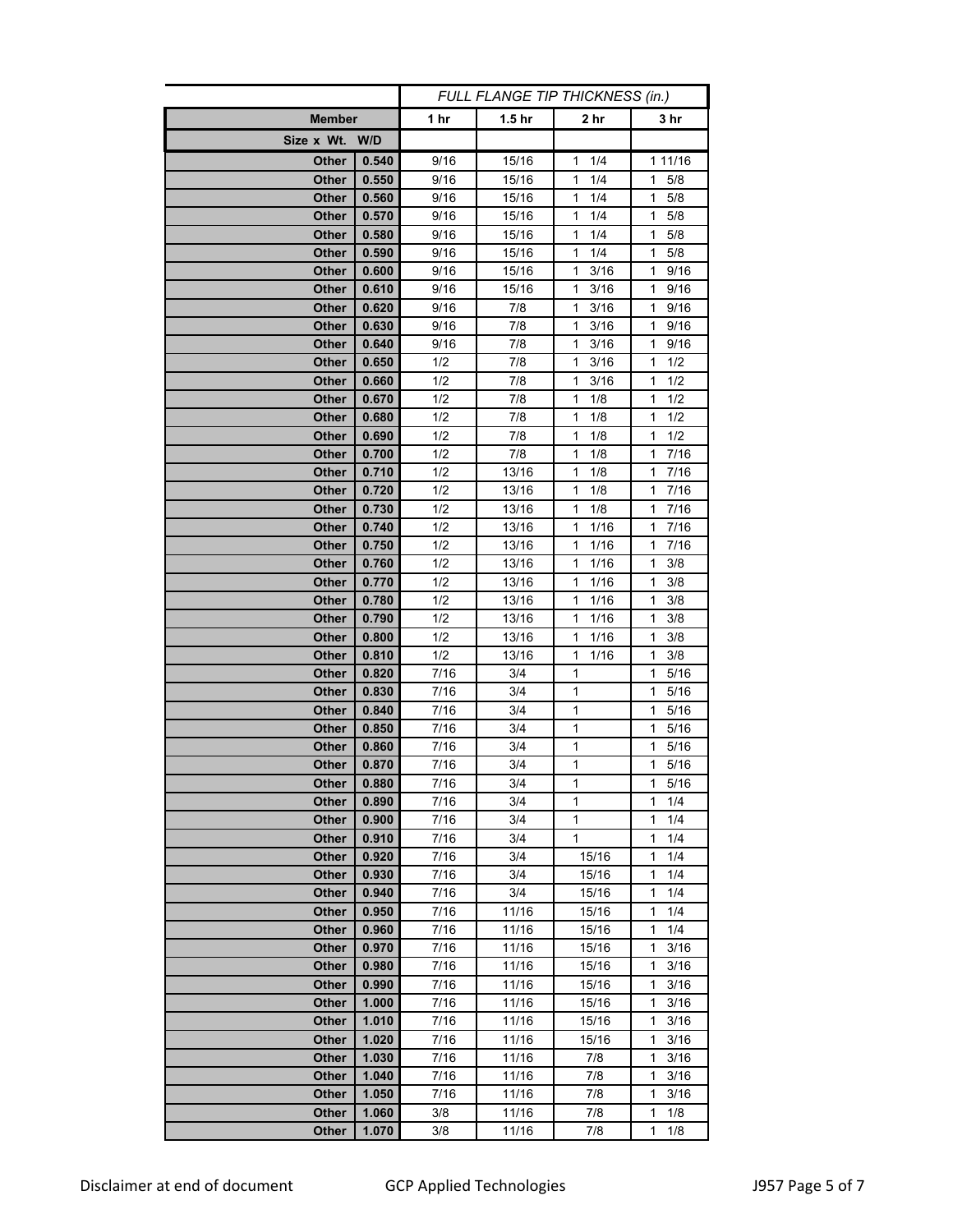|                              |                | FULL FLANGE TIP THICKNESS (in.) |                   |            |                     |
|------------------------------|----------------|---------------------------------|-------------------|------------|---------------------|
| <b>Member</b>                |                | 1 hr                            | 1.5 <sub>hr</sub> | 2 hr       | 3 hr                |
| Size x Wt. W/D               |                |                                 |                   |            |                     |
| Other                        | 1.080          | 3/8                             | 11/16             | 7/8        | 1/8<br>1            |
| Other                        | 1.090          | 3/8                             | 11/16             | 7/8        | $\mathbf{1}$<br>1/8 |
| Other                        | 1.100          | 3/8                             | 11/16             | 7/8        | 1<br>1/8            |
| <b>Other</b>                 | 1.110          | 3/8                             | 5/8               | 7/8        | $\mathbf{1}$<br>1/8 |
| <b>Other</b>                 | 1.120          | 3/8                             | 5/8               | 7/8        | 1<br>1/8            |
| <b>Other</b>                 | 1.130          | 3/8                             | 5/8               | 7/8        | 1<br>1/8            |
| <b>Other</b>                 | 1.140          | 3/8                             | 5/8               | 7/8        | 1<br>1/8            |
| <b>Other</b>                 | 1.150          | 3/8                             | 5/8               | 13/16      | 1<br>1/8            |
| <b>Other</b>                 | 1.160          | 3/8                             | 5/8               | 13/16      | 1/16<br>1           |
| <b>Other</b>                 | 1.170          | 3/8                             | 5/8               | 13/16      | 1/16<br>1           |
| <b>Other</b>                 | 1.180          | 3/8                             | 5/8               | 13/16      | 1<br>1/16           |
| <b>Other</b>                 | 1.190          | 3/8                             | 5/8               | 13/16      | 1<br>1/16           |
| Other                        | 1.200          | 3/8                             | 5/8               | 13/16      | 1/16<br>1           |
| <b>Other</b>                 | 1.210          | 3/8                             | 5/8               | 13/16      | 1<br>1/16           |
| <b>Other</b>                 | 1.220          | 3/8                             | 5/8               | 13/16      | 1<br>1/16           |
| <b>Other</b>                 | 1.230          | 3/8                             | 5/8               | 13/16      | 1<br>1/16           |
| <b>Other</b>                 | 1.240          | 3/8                             | 5/8               | 13/16      | 1<br>1/16           |
| <b>Other</b>                 | 1.250          | 3/8                             | 5/8               | 13/16      | 1<br>1/16           |
| <b>Other</b>                 | 1.260          | 3/8                             | 5/8               | 13/16      | 1<br>1/16           |
| <b>Other</b>                 | 1.270          | 3/8                             | 5/8               | 13/16      | $\mathbf{1}$        |
| <b>Other</b>                 | 1.280          | 3/8                             | 5/8               | 13/16      | 1                   |
| <b>Other</b>                 | 1.290          | 3/8                             | 5/8               | 13/16      | 1                   |
| Other                        | 1.300          | 3/8                             | 9/16              | 3/4        | 1                   |
| <b>Other</b>                 | 1.310          | 3/8                             | 9/16              | 3/4        | 1                   |
| <b>Other</b>                 | 1.320          | 3/8                             | 9/16              | 3/4        | 1                   |
| Other                        | 1.330          | 3/8                             | 9/16              | 3/4        | 1                   |
| <b>Other</b>                 | 1.340          | 3/8                             | 9/16              | 3/4        | $\mathbf{1}$        |
| Other                        | 1.350          | 3/8                             | 9/16              | 3/4        | 1                   |
| <b>Other</b>                 | 1.360          | 3/8                             | 9/16              | 3/4        | 1                   |
| <b>Other</b>                 | 1.370          | 3/8                             | 9/16              | 3/4        | 1                   |
| <b>Other</b><br><b>Other</b> | 1.380<br>1.390 | 3/8<br>3/8                      | 9/16<br>9/16      | 3/4<br>3/4 | 1<br>15/16          |
| <b>Other</b>                 | 1.400          | 3/8                             | 9/16              | 3/4        | 15/16               |
| <b>Other</b>                 | 1.410          | 3/8                             | 9/16              | 3/4        | 15/16               |
| Other                        | 1.420          | 3/8                             | 9/16              | 3/4        | 15/16               |
| Other                        | 1.430          | 3/8                             | 9/16              | 3/4        | 15/16               |
| <b>Other</b>                 | 1.440          | 3/8                             | 9/16              | 3/4        | 15/16               |
| <b>Other</b>                 | 1.450          | 3/8                             | 9/16              | 3/4        | 15/16               |
| <b>Other</b>                 | 1.460          | 3/8                             | 9/16              | 3/4        | 15/16               |
| <b>Other</b>                 | 1.470          | 3/8                             | 9/16              | 11/16      | 15/16               |
| <b>Other</b>                 | 1.480          | 3/8                             | 9/16              | 11/16      | 15/16               |
| <b>Other</b>                 | 1.490          | 3/8                             | 9/16              | 11/16      | 15/16               |
| <b>Other</b>                 | 1.500          | 3/8                             | 9/16              | 11/16      | 15/16               |
| <b>Other</b>                 | 1.510          | 3/8                             | 9/16              | 11/16      | 15/16               |
| <b>Other</b>                 | 1.520          | 3/8                             | 9/16              | 11/16      | 15/16               |
| <b>Other</b>                 | 1.530          | 3/8                             | 1/2               | 11/16      | 7/8                 |
| <b>Other</b>                 | 1.540          | 3/8                             | 1/2               | 11/16      | 7/8                 |
| <b>Other</b>                 | 1.550          | 3/8                             | 1/2               | 11/16      | 7/8                 |
| <b>Other</b>                 | 1.560          | 3/8                             | 1/2               | 11/16      | $7/8$               |
| <b>Other</b>                 | 1.570          | 3/8                             | 1/2               | 11/16      | 7/8                 |
| Other                        | 1.580          | 3/8                             | 1/2               | 11/16      | 7/8                 |
| <b>Other</b>                 | 1.590          | 3/8                             | 1/2               | 11/16      | 7/8                 |
| <b>Other</b>                 | 1.600          | 3/8                             | 1/2               | 11/16      | 7/8                 |
| <b>Other</b>                 | 1.610          | 3/8                             | 1/2               | 11/16      | 7/8                 |